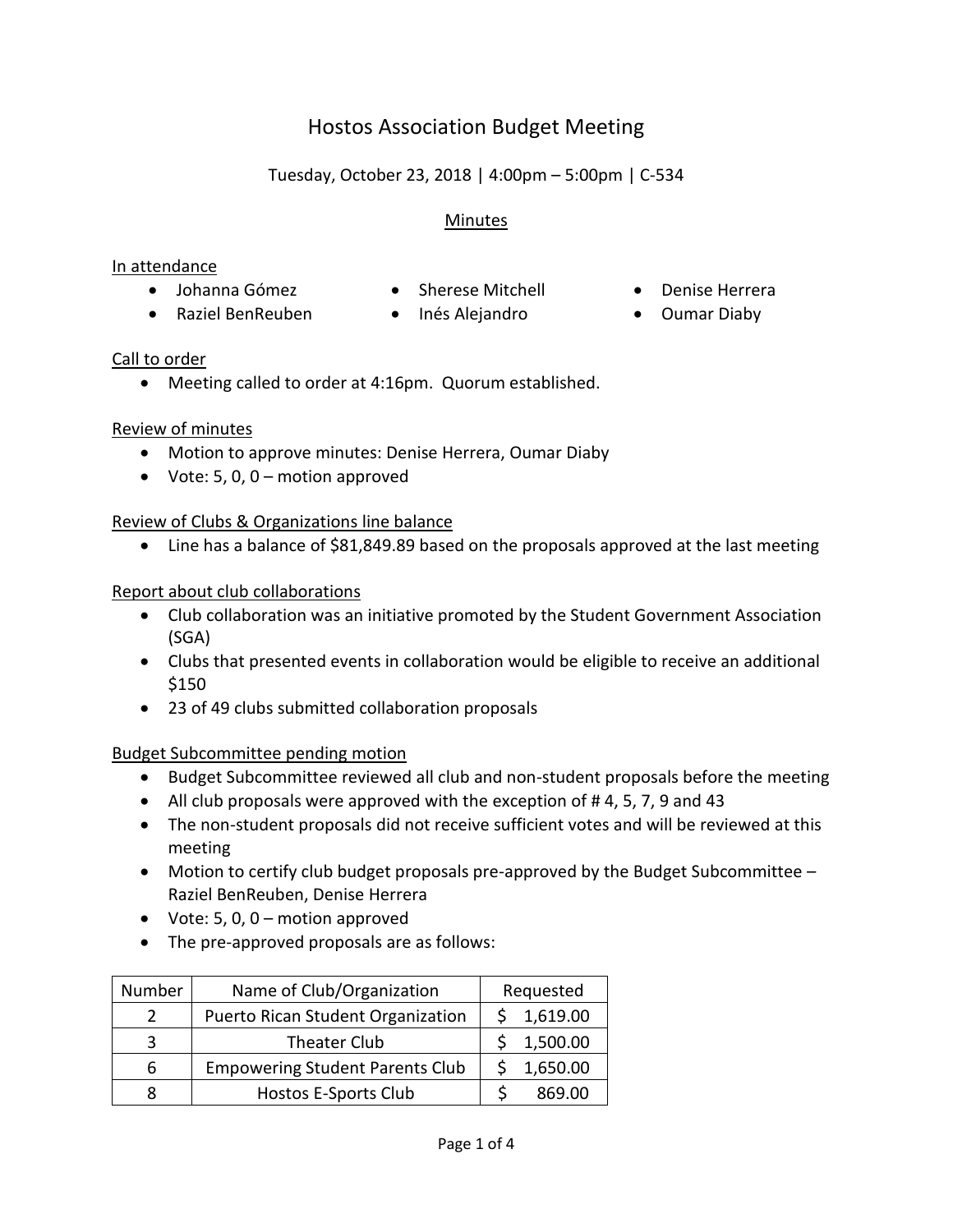| 10 | English Club                      | \$                              | 1,500.00 |
|----|-----------------------------------|---------------------------------|----------|
| 11 | <b>Christian Messengers</b>       | \$                              | 1,500.00 |
| 12 | New Hope and Success              |                                 | 1,500.00 |
| 13 | Reimagining Justice               | $\frac{5}{9}$                   | 900.00   |
| 14 | Math Club                         |                                 | 1,568.65 |
| 15 | <b>Public Administration Club</b> | $rac{5}{5}$                     | 1,500.00 |
| 16 | <b>Community Health Club</b>      |                                 | 1,495.00 |
| 17 | Scholarship Club                  | $\frac{5}{5}$                   | 750.99   |
| 18 | Together We Can                   | $\overline{\mathsf{S}}$         | 744.16   |
| 19 | <b>Accounting Club</b>            | $\overline{\boldsymbol{\zeta}}$ | 959.22   |
| 20 | <b>Black Student Union (BSU)</b>  | \$                              | 1,500.00 |
| 21 | Capoeira Club                     | \$                              | 1,500.00 |
| 22 | <b>Radiology Club</b>             | \$                              | 1,500.00 |
| 23 | Common Ground                     | \$                              | 1,648.00 |
| 24 | <b>Playwriting Club</b>           | \$                              | 1,650.00 |
| 25 | <b>Physics Club</b>               | \$                              | 1,500.00 |
| 26 | Social Latin Club                 | \$                              | 1,418.00 |
| 27 | <b>Engineering Club</b>           | \$                              | 1,500.00 |
| 28 | Modern Languages Club             | \$                              | 1,563.00 |
| 29 | Honors Club                       | \$                              | 1,494.00 |
| 30 | <b>ALMA Club</b>                  | \$                              | 1,700.00 |
| 31 | Robotics Club                     | \$                              | 1,550.00 |
| 32 | Video Game Club                   | \$                              | 1,202.93 |
| 33 | Game Design Club                  | \$                              | 1,619.43 |
| 34 | Couch Potatoes Movie Club         | \$                              | 750.00   |
| 35 | <b>Food Studies Club</b>          | \$                              | 1,500.00 |
| 36 | Phi Theta Kappa Honor Society     | \$                              | 1,487.62 |
| 37 | Free To Be Me                     | \$                              | 1,499.20 |
| 38 | <b>ASAP Club</b>                  | \$                              | 1,151.05 |
| 39 | Aging & Health Club               | \$                              | 1,497.63 |
| 40 | <b>College Discovery Club</b>     | \$                              | 1,672.21 |
| 41 | <b>Swimming Club</b>              | $\overline{\mathsf{S}}$         | 837.00   |
| 42 | Latin Dance Club                  |                                 | 1,650.00 |
| 44 | Music Club                        | $rac{5}{5}$                     | 1,497.00 |
| 45 | <b>Hostos Dream Team</b>          |                                 | 1,422.50 |
| 46 | Muslim Club                       |                                 | 1,494.00 |
| 47 | <b>Physical Education Club</b>    | $rac{5}{5}$                     | 1,500.00 |
| 48 | Dance Club                        | \$                              | 1,501.99 |
| 49 | <b>Animation Club</b>             | \$                              | 1,573.79 |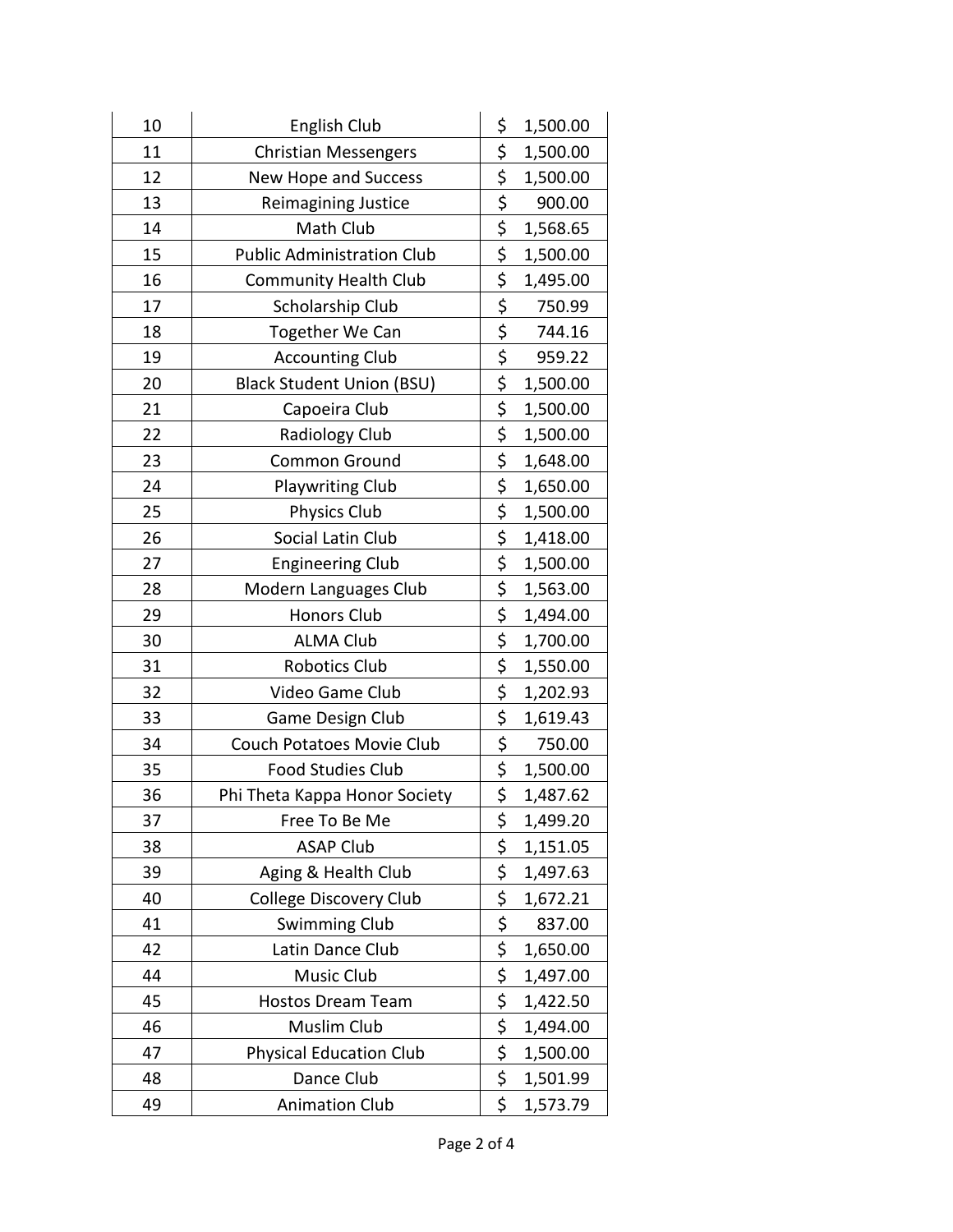Review of pending club proposals

- Nursing Club (# 4) & Pre-Allied Health Club (# 5)
	- o Board members ask that each student contribute \$5.00 towards the purchase of their pin
	- $\circ$  Each proposal will be reduced by \$80 (16 x \$5)
	- o Motion to approve budget in the amount of \$1,632.00 for each club Raziel BenReuben, Denise Herrera
	- $\circ$  Vote: 5, 0, 0 motion approved
- CCSD at Hostos (# 7)
	- $\circ$  Board members ask that the cost of the tumblers be lowered to \$10, the number of T-shirts reduced to 60 pieces and the number of USBs reduced to 50 pieces
	- $\circ$  Motion approve budget in the amount of \$1,633.15 Oumar Diaby, Raziel BenReuben
	- $\circ$  Vote: 5, 0, 0 motion approved
- Veteran and Reservist Club (# 9)
	- $\circ$  Third activity (\$600) collaboration with the Empowering Student Parents Club
	- o 80% of veterans are parents
	- o Proposal is only \$60 over the cap if the \$600 collaboration is removed
	- $\circ$  Focus of Veteran Affairs is to attract more veterans (which activities like the collaboration do)
	- $\circ$  \$3,950 available in Club Assistance line to support proposals that exceed the cap
	- $\circ$  Motion approve budget in the amount of \$2,310 Denise Herrera, no second motion dies
	- $\circ$  Motion approve budget in the amount of \$1,650 from C&O with the additional \$660 coming from Club Assistance – Oumar Diaby, Raziel BenReuben
	- $\circ$  Vote: 4, 0, 1 motion approved
- Comic Book Club (#43)
	- $\circ$  Board members ask that the number of trays of mozzarella sticks be reduced from 2 to 1
	- $\circ$  Board members ask that each student contribute \$3 towards the cost of the movie tickets
	- $\circ$  Motion approve budget in the amount of \$1,623.22 Oumar Diaby, Raziel BenReuben
	- $\circ$  Vote: 5, 0, 0 motion approved

# Review of pending non-student proposals

- $\bullet$  Museum Trip (NS # 5)
	- $\circ$  Motion approve budget in the amount of \$250 Denise Herrera, Inés Alejandro
	- $\circ$  Vote: 5, 0, 0 motion approved